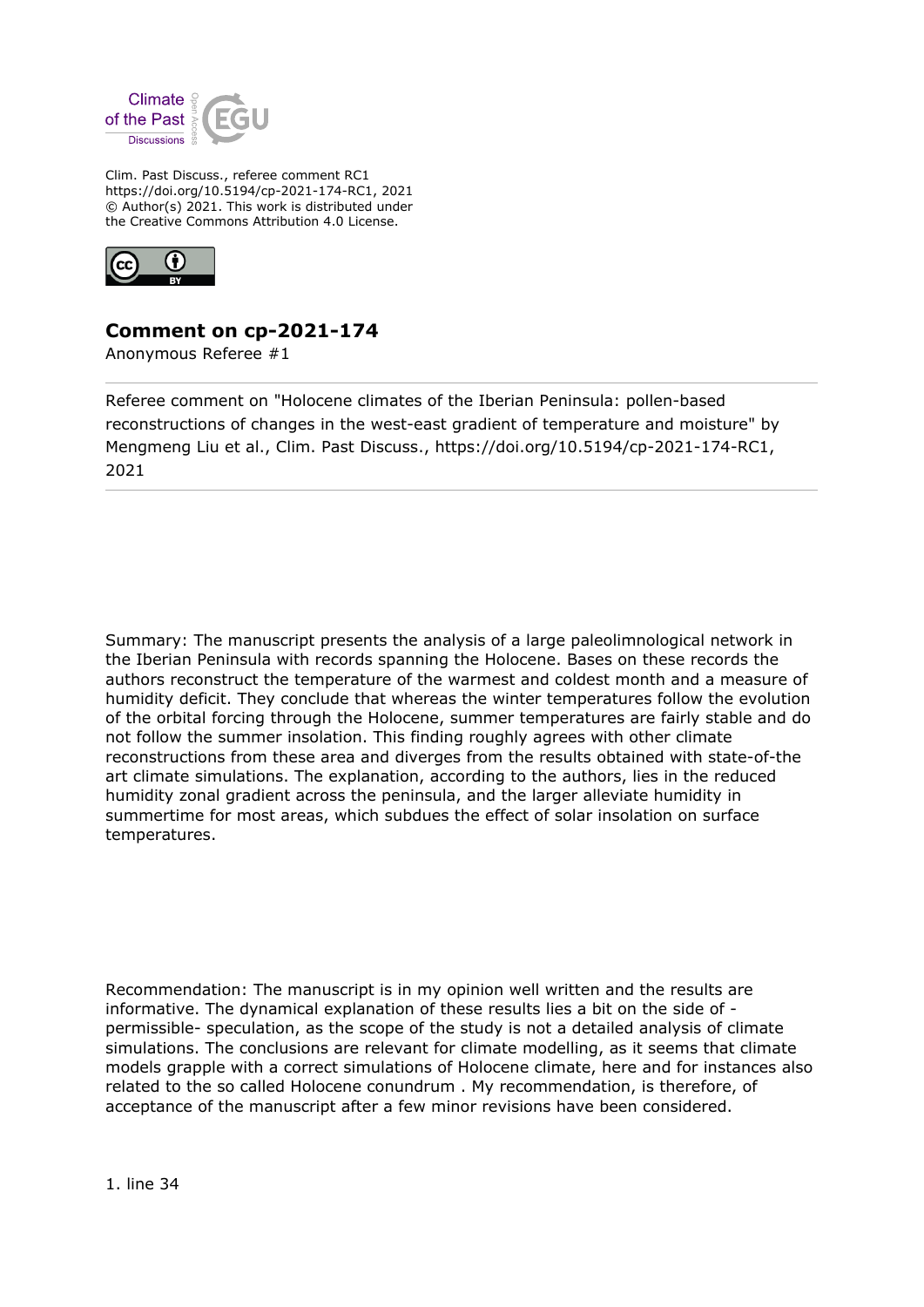' Projections of future climate change suggest that the region will become both warmer and drier, but nevertheless show that this west-east differentiation is maintained. '

Reference(s) is needed here

2. line 16

'early to mid-Holocene'

Here, and in other instances in the text, the authors use terms like mid-Holocene, early Holocene, present, without having defined them explicitly. In particular, the reference to 'present' is relevant, ans the manuscript often assesses Holocene temperatures compared to 'present temperatures'. Is 'present' the 20th average, pre-industrial, around 1950 , temperatures ?

3. line 49

'Although these records are extensive, they seem to indicate fairly complex spatial patterns of change#

I did not understand why the word 'although' needs to be used here. I do not see an implicit contradiction between being extensive and showing complex spatial patterns

4. line 53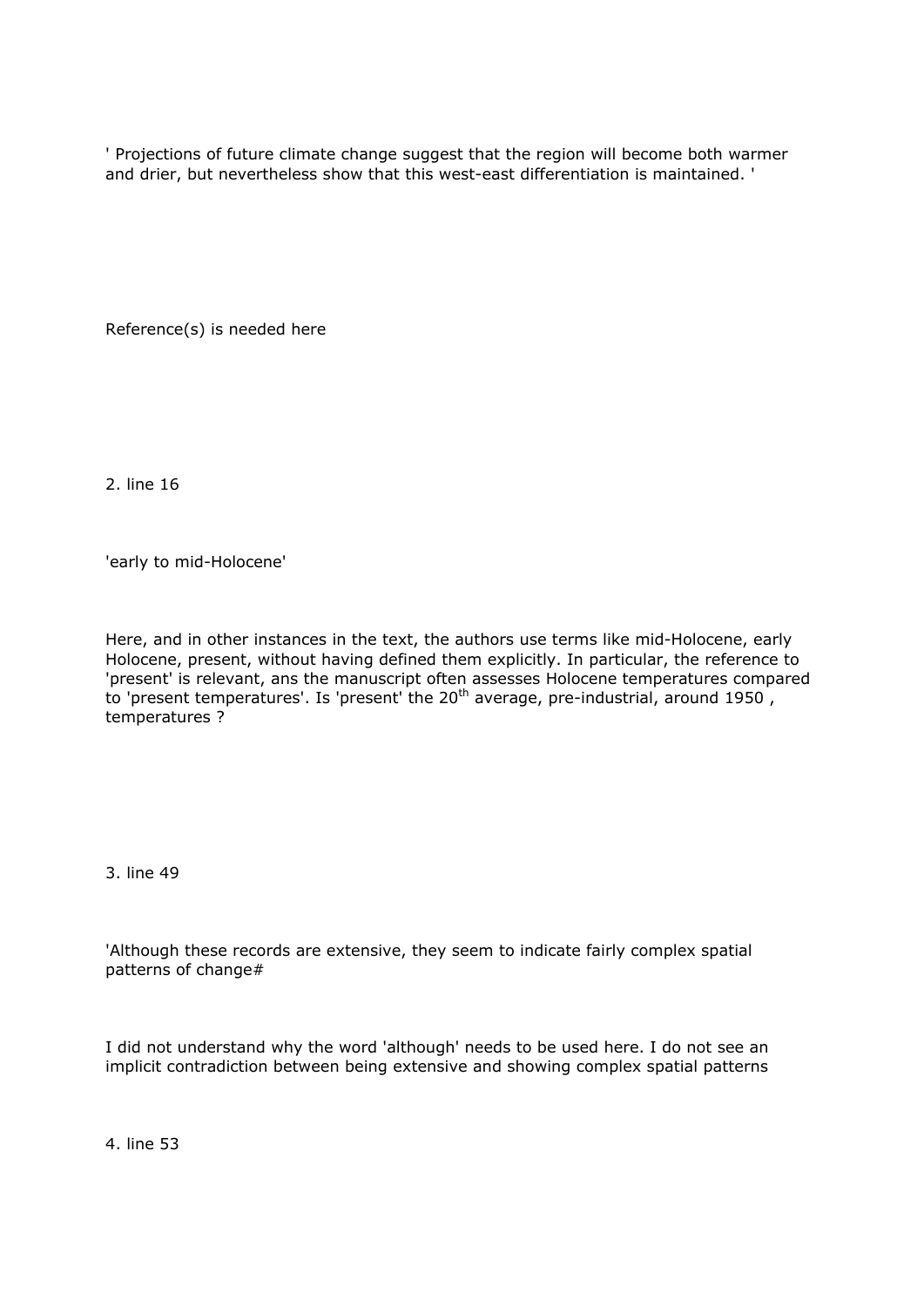Peninsular

line 53

'Furthermore, quantitative reconstructions of summer temperature made at individual sites using chironomid data (Muñoz Sobrino et al., 2013; Tarrats et al., 2018) are not consistent with reconstructed changes based on pollen for the same sites.'

with reconstructed temperatures. Otherwise the sentence is grammatically somewhat odd

5. line 60

'We analyse how these trends are related to external forcing a'

I think the authors refer here to external climate forcing, but the sentence could be misinterpreted as meaning remote forcing, e.g. from the North Atlantic

6. line 93

'We excluded individual pollen samples with large age uncertainties (standard error larger than 100 years)'

What is the typical time resolution of the reconstructions? I think it is no where stated.

7. line 105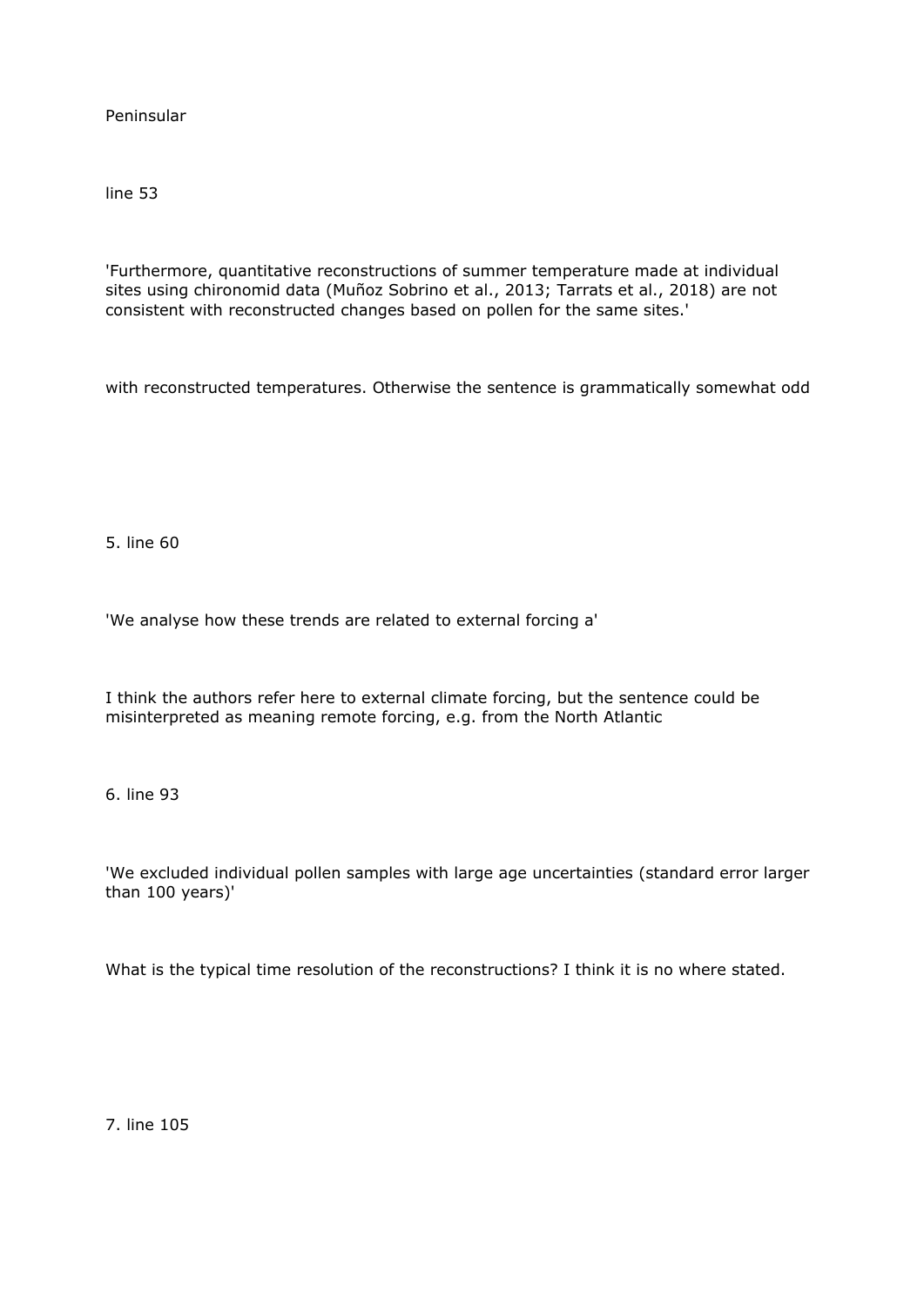'and assessed the significance of differences in these trends through time compared

to 0.5 ka based on p values'

compared to 0.5ka ? It is for me unclear

8. line 141

'Summer temperatures are strongly correlated with changes in α, bo'

spatially or temporally correlated ?

9. line 158

'their reconstructions show a cooling of 3°C in the early Holocene are comparable in magnitude#

I guess that 'are' should be deleted

10. line 165

'change at some of the individual sites is much larger (ca 10°C) and there is no assessment off the uncertainty on these reconstructions. '

of

11. line 193

'However, they show a persistent cooling of 1.5 °C compared to present between 4.5 and 2 ka, not seen in these reconstructions'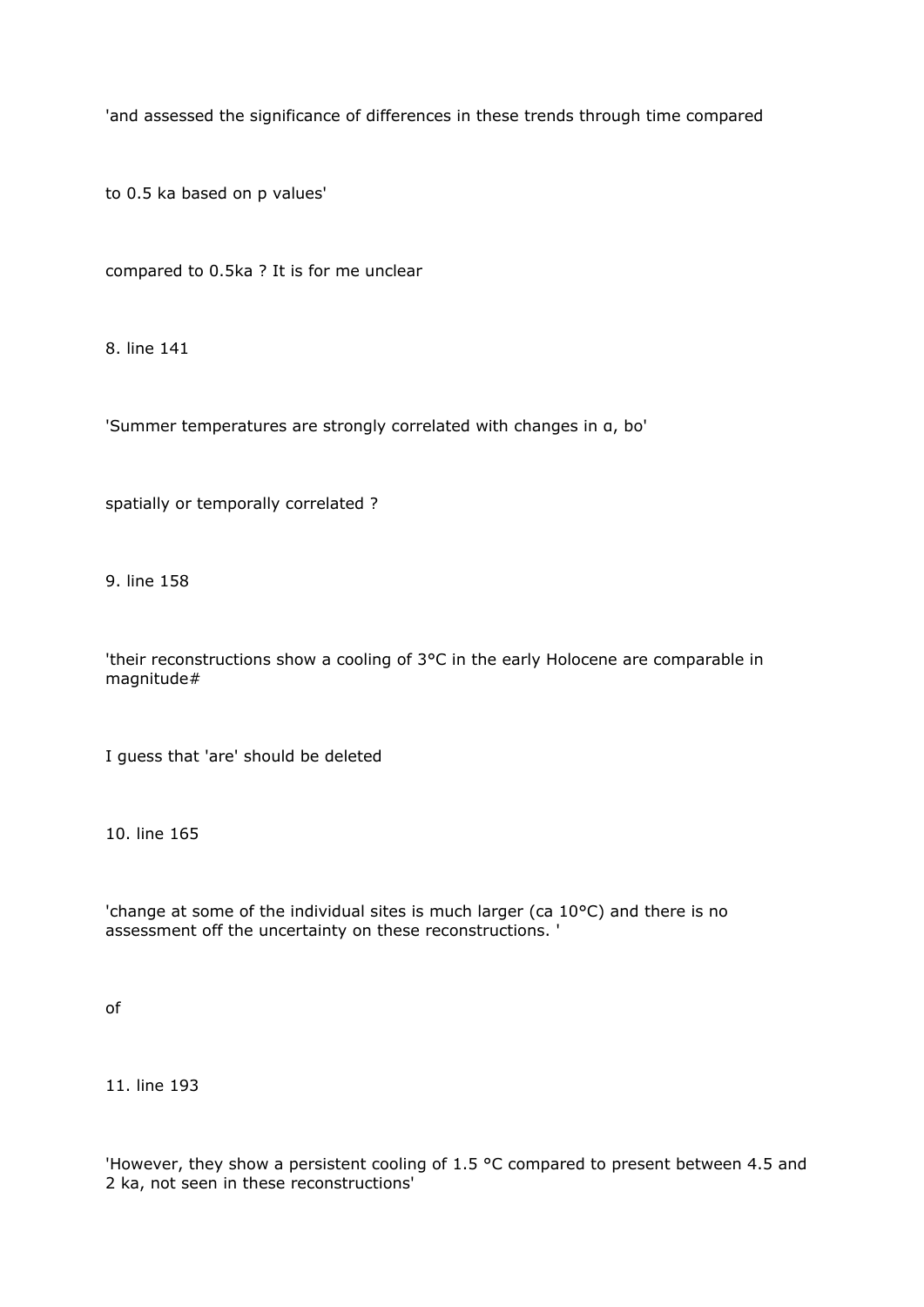do the authors mean persistent cooling trend or persistent cool conditions ?

12. line 214

'Specifically, the increased advection of moisture into eastern Iberia

created wetter conditions leading to increased evapotranspiration, less allocation of available

net radiation to sensible heating, and resulting in cooler air temperatures.'

I think the authors' point is not necessarily that increased evapotranspiration leads to colder temperatures, but rather to less temperature variations through time and space. The study suggests that summer temperatures did not fall as experted from the solar insolation alone, so this sentence is a bit confusing. Please, clarify.

13. line 222

'Stronger moisture advection is not a feature of the transient climate model simulations, which may explain why these simulations do not show a strong modification of the insolation-driven changes in summer

temperature. The failure of the current generation of climate models to simulate the observed

strengthening of moisture transport into Europe and Eurasia during the mid-Holocene has been